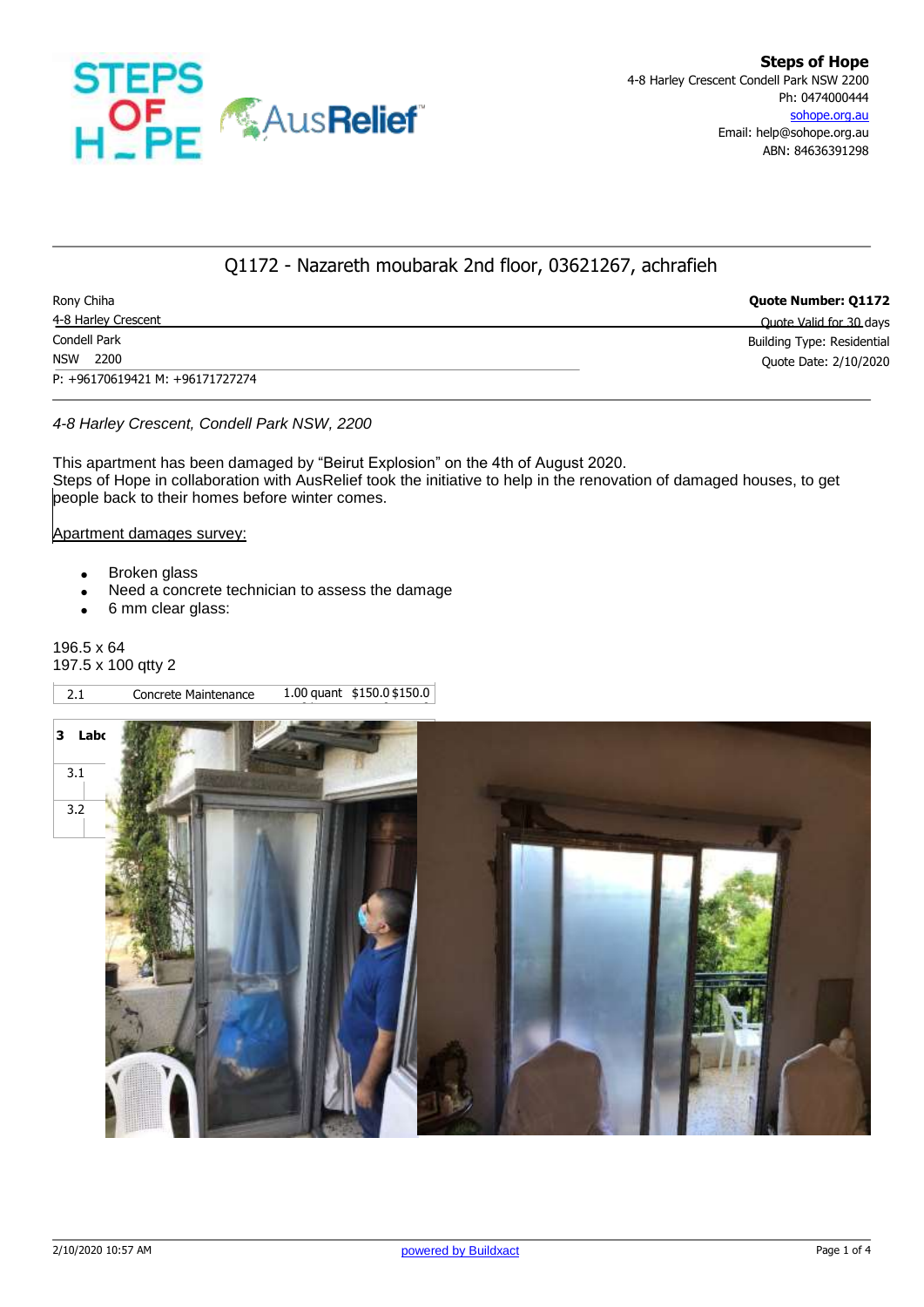

# Q1172 - Nazareth moubarak 2nd floor, 03621267, achrafieh **Estimate**

| Customer:                                                                                   |                                                  | <b>Estimate Details:</b>                                      |                                               |          |
|---------------------------------------------------------------------------------------------|--------------------------------------------------|---------------------------------------------------------------|-----------------------------------------------|----------|
| Rony Chiha<br>4-8 Harley Crescent<br>Condell Park<br>2200<br><b>NSW</b><br>Ph: +96170619421 |                                                  | Net Total:<br>Markup:<br>Tax:<br><b>Estimate Total:</b>       | \$322.50<br>\$0.00 (0%)<br>\$0.00<br>\$322.50 |          |
| Email: help@sohope.org.au                                                                   |                                                  | <b>Building Type: Residential</b><br>Date Prepared: 2/10/2020 |                                               |          |
| <b>Cost Items</b>                                                                           |                                                  |                                                               |                                               |          |
| Code                                                                                        | Description                                      | Units / UOM                                                   | Unit Cost                                     | Total    |
| 1<br>Glass                                                                                  |                                                  |                                                               |                                               | \$82.50  |
| 1.1                                                                                         | 6mm Clear Glass<br>6mm Clear Glass               | 5.500 m2<br>5.500 m2                                          | \$15.00<br>\$15.00                            | \$82.50  |
| $\overline{\mathbf{2}}$<br><b>Materials</b>                                                 |                                                  |                                                               |                                               | \$150.00 |
| 2.1                                                                                         | Concrete Maintenance                             | 1.000 quantity                                                | \$150.00                                      | \$150.00 |
| 3<br>Labor                                                                                  |                                                  |                                                               |                                               | \$90.00  |
| 3.1                                                                                         | Professional Installer<br>Professional Installer | 1.000 Day<br>1.000 Day                                        | \$55.00<br>\$55.00                            | \$55.00  |
| 3.2                                                                                         | Second Installer<br>Second Installer             | 1.000 Day<br>1.000 Day                                        | \$35.00<br>\$35.00                            | \$35.00  |

Net Total: \$322.50

Markup: \$0.00

Tax: \$0.00

### **Estimate Total: \$322.50**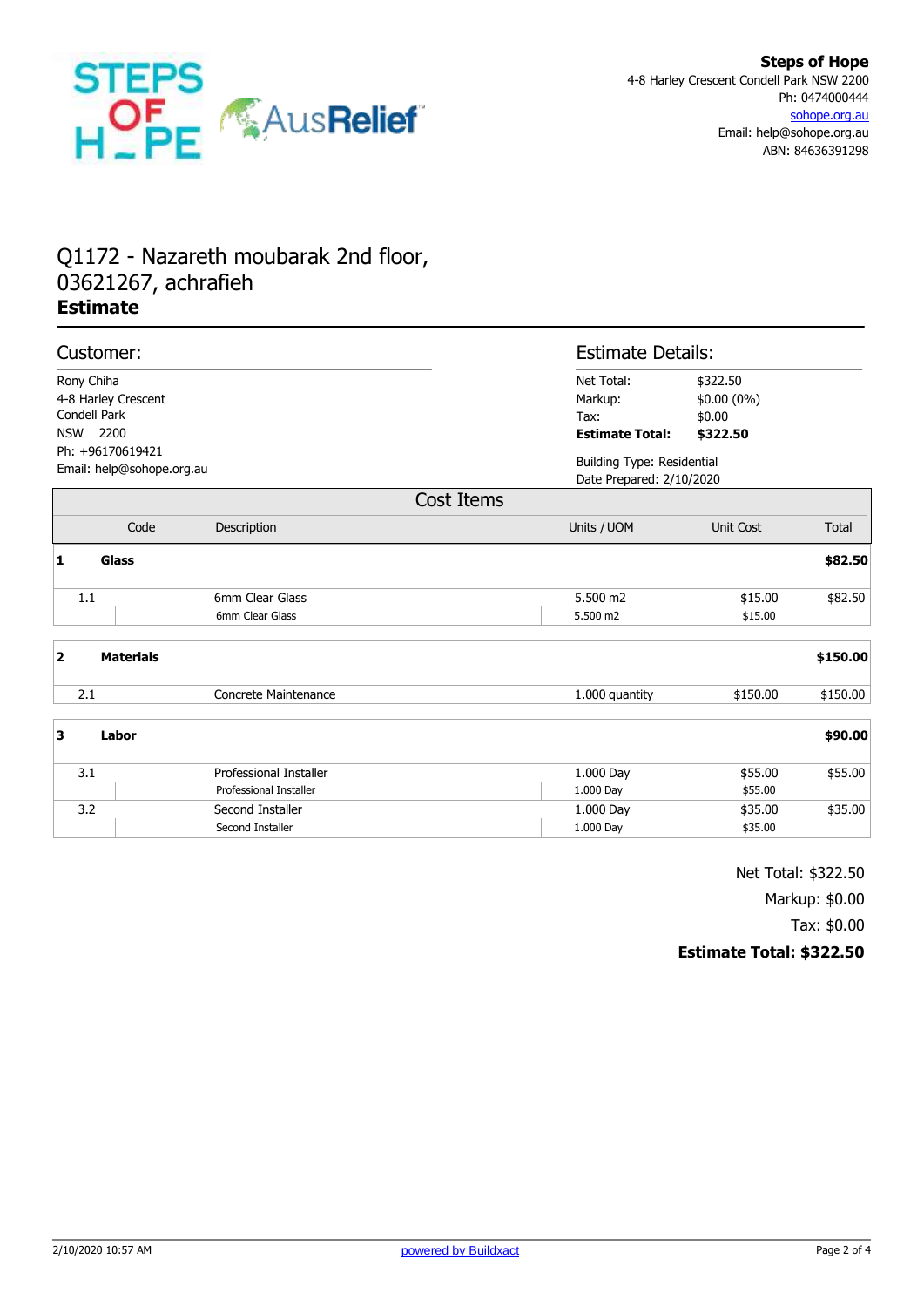

**Steps of Hope** 4-8 Harley Crescent Condell Park NSW 2200 Ph: 0474000444 sohope.org.au Email: help@sohope.org.au ABN: 84636391298



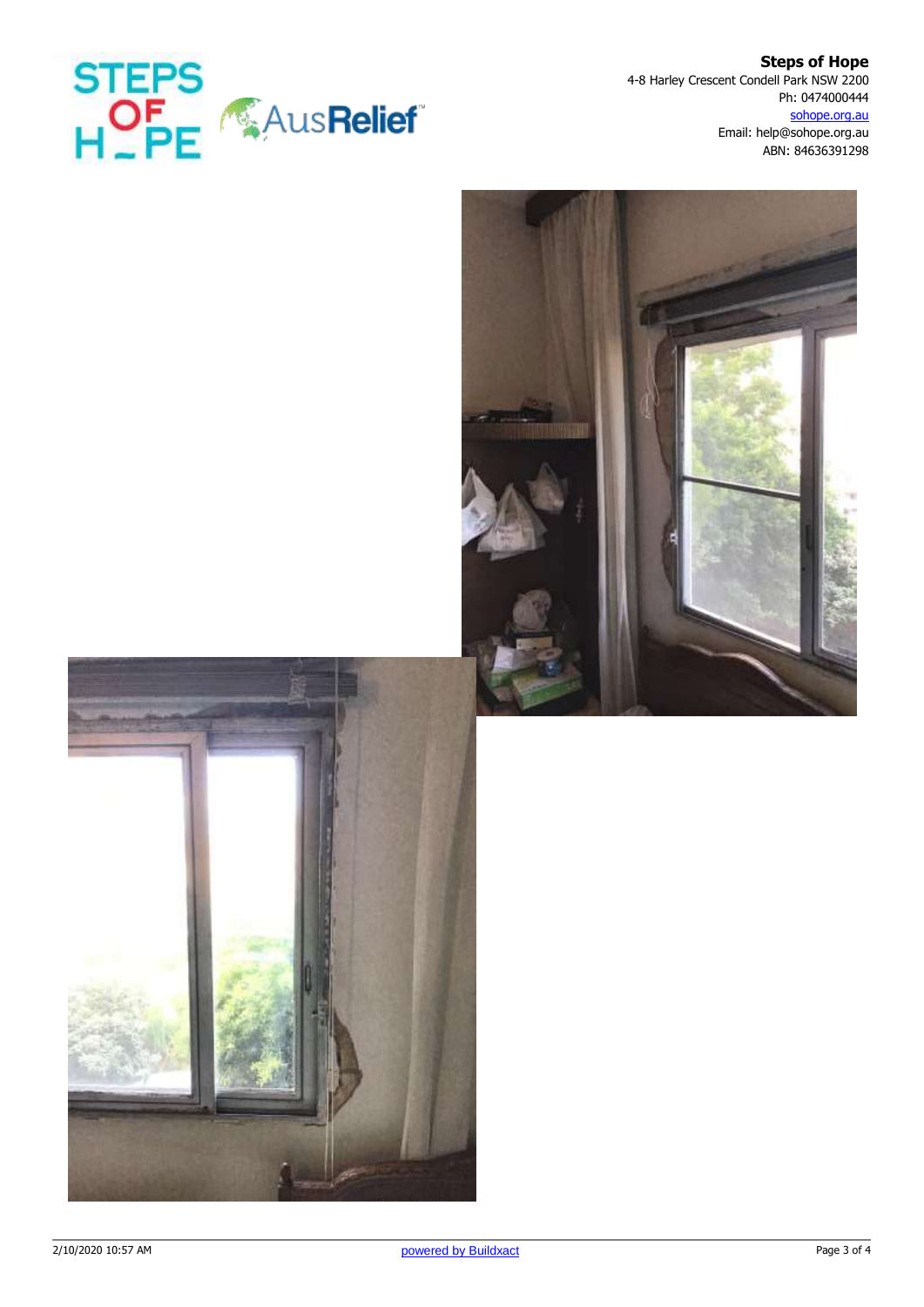

**Steps of Hope** 4-8 Harley Crescent Condell Park NSW 2200 Ph: 0474000444 sohope.org.au Email: help@sohope.org.au ABN: 84636391298

## Case done – After photos